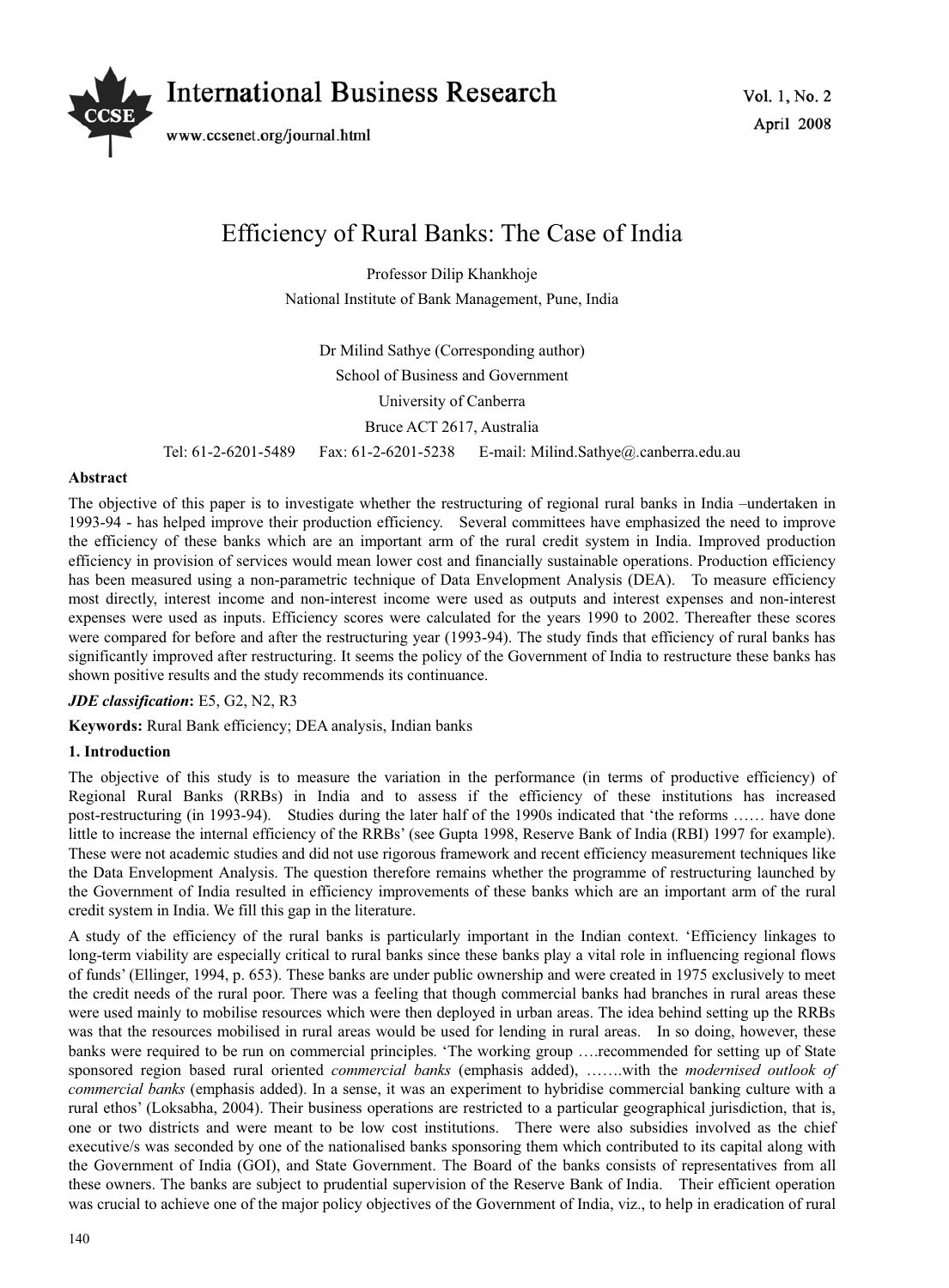poverty. As the banks were operating under several restrictions, improving efficiency is an important strategy to reduce costs and generate surplus – something that is necessary for their long-term sustainability. The Narsimhan Committee (1998) emphasized that 'While discharging their functions as purveyors of rural credit and mobilisers of rural savings, RRBs should not ignore the importance of financial viability and operational efficiency. The productivity, profitability and solvency of the RRBs must be maintained and sustained to enable them to function as an effective and efficient institution of rural credit' (RBI, 2004).

Interestingly, despite their importance in the Indian context, these banks have not been the subject of academic studies though the commercial banks that coexist with them in rural credit markets have been studied by several researchers. Efficiency study of rural banks would be helpful in locating sources of inefficiencies and enable all the stakeholders to take a fresh look at their functioning and initiate suitable strategic measures given their importance in achieving national objective of alleviation of rural poverty. There is growing interest in the Indian economy as the economy continues to rapidly progress like China to become a major economic power as evidenced by the rise in number of foreign banks to 29 and their branches to 258 (2006). In the late 1990s, it was reported by the media that Morgan Stanley evinced interest in acquiring the RRBs. Several foreign banks who are interested in expanding in rural credit market in India for diversification of risk may find acquiring the RRBs as a possible option to consider and would be interested in knowing their efficiency. The paper would also help those who are interested in assessing the efficiency of similar institutions in other countries.

The paper is organized as follows. A brief review of the current state of the Indian rural banking sector is provided in section 2. In section 3 data and methodology are discussed. Section 4 presents the results and section 5 concludes this paper.

# **2. An overview of the Indian rural banking sector**

The rural credit market in India consists of both formal and informal financial institutions and agencies that meet the credit needs of the rural population. For the purpose of classification of bank branches, the Reserve Bank defines rural area as a place with a population of less than 10,000. RRBs compete with the commercial banks in rural credit market of India. RRBs give loans for agriculture and rural development while commercial banks also serve needs of commerce and industry in rural areas.

Table 1 presents the rural credit delivery set up (branches of formal credit institutions) in India as of 30 June

As can be seen from the above Table, RRBs occupy an important position in the rural credit market of India. The rationale for establishment of the RRB was to 'combine the local feel and familiarity with rural problems, which the cooperatives possess, and the degree of business organization, ability to mobilise deposits, access to central money market and modernised outlook, which the commercial banks have' (Narsimham Committee, 1975, p23). Though the RRBs were intended to be low-cost institutions, a land mark court ruling in the year 1993 granted the staff of RRBs equal pay and perquisites as were available to the staff of commercial banks. This 'added to the bank's already escalating costs' (Bhatt and Thorat, p13) and questions about improving their efficiency through restructuring began to be asked. In 1993-94 the GOI introduced a program for restructuring of these banks to make them operationally efficient and financially self sustainable. Several measures were initiated. To enhance financial viability of these banks, a new set of prudential accounting norms of income recognition, asset classification, provisioning, and capital adequacy were implemented. Banks were also required to make full provisioning for bulk of their non-performing assets. Furthermore, they were permitted to lend to non-target group borrowers up to 60 per cent of new loans beginning in 1993-94. Permission was also granted to introduce new services, such as loans for consumer durables. As such the year 1993-94 marks a break and has been used as a cut off year for examining the efficiency of the rural banks.

In the following tables we present some important banking indicators of RRBs in India.

As against the total loans outstanding by the RRBs of Rs 261 billion in 2004, the commercial banks loans outstanding were Rs 11.5 trillion. Data on loans outstanding of commercial banks in rural areas is not separately available to make the comparison with the RRBs. The net non performing assets of RRBs as proportion of net advances in 2004 was 5.3% as against 7.2% of all commercial banks. Since the early 1990s, the Government of India has implemented many banking sector reforms. These include lowering of the cash reserve ratio from 15 per cent (1993-94) to 8.5 percent (July 2000), lowering of the statutory liquidity ratio from 38.5 per cent (1992-93) to 28.2 per cent (1995-96), a gradual deregulation of interest rates on deposits and lending, introduction of prudential norms in line with the international standards and the like. A system of flexible exchange rates on current account has been adopted. The Committee on the Financial System, appointed by the Government of India in 1991, identified directed investment and credit programmes as the two main sources of declining efficiency, productivity and profitability among commercial banks. Consequently, the percentage of priority sector advances has declined to 37 per cent (1998) and percentage of rural branches network has come down to 42 per cent. The restriction on RRBs to confine their advances exclusively to the weaker sections of rural society were removed. Certain limitations on the avenues open to them for making their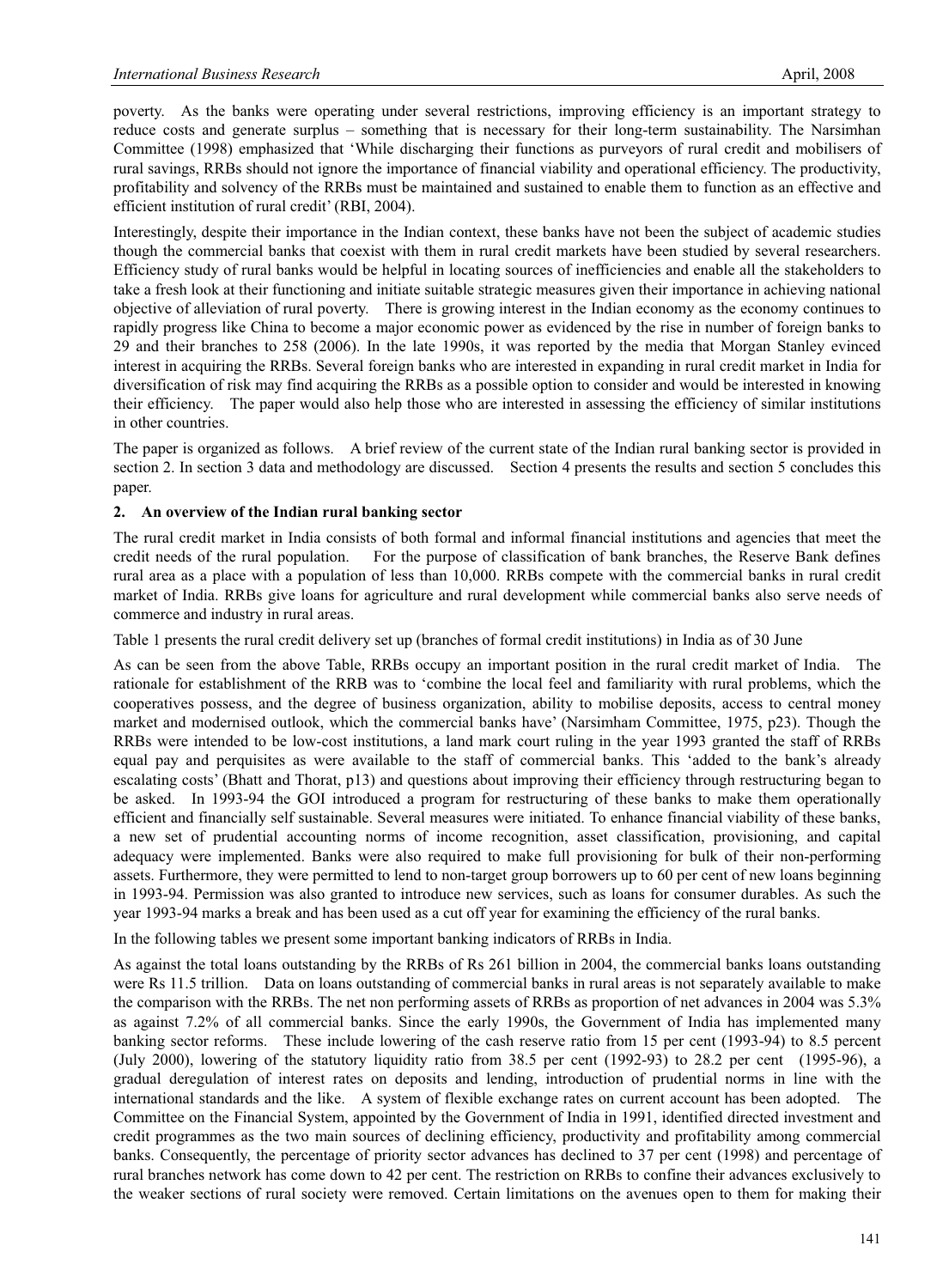investments were also dispensed with. These and similar other policy initiatives indicate the desire to make Indian banking more competitive by establishing a level playing field among the three groups of banks. As more than a decade has now elapsed since the initiation of the banking sector reforms, it is appropriate to take stock of the production efficiency of rural banks in India.

# **3. Literature on banking efficiency in India**

It is usual to measure the performance of banks using financial ratios. Yeh (1996) notes that the major demerit of this approach is its reliance on benchmark ratios. These benchmarks could be arbitrary and may mislead an analyst. Further, Sherman and Gold (1985) note that financial ratios don't capture the long-term performance, and aggregate many aspects of performance such as operations, marketing and financing. In recent years, there is a trend towards measuring bank performance using one of the frontier analysis methods. In frontier analysis, the institutions that perform better relative to a particular standard are separated from those that perform poorly. Such separation is done either by applying a non-parametric or parametric frontier analysis to firms within the financial services industry. The parametric approach includes stochastic frontier analysis, the free disposal hull, thick frontier and the Distribution Free Approaches (DFA), while the non-parametric approach is Data Envelopment Analysis (DEA) (Molyneux *et al.* 1996). In this paper, the DEA approach has been used. This approach has been used since "recent research has suggested that the kind of mathematical programming procedure used by DEA for efficient frontier estimation is comparatively robust" (Seiford and Thrall, 1990). Furthermore, after Charnes, Cooper and Rhodes (1978) who coined the term DEA, a 'large number of papers have extended and applied the DEA methodology' (Coelli, 1996).

There are many studies that have measured the efficiency of banks the world over, however, very few studies have evaluated the performance of Indian banks. Tyagarajan (1975), Rangarajan and Mampilly (1972), and Subramanyam (1993) have examined various issues relating to the performance of Indian commercial banks, but none of these studies have examined the efficiency of rural bank service provision in India. Some recent studies did measure the efficiency**'** dimension in service provision of Indian commercial banks but they suffer from certain limitations as indicated in this paper. Sathye (2003) studied the efficiency of Indian commercial banks for the year 1997-98. The results are shown in Table 3.

The efficiency of rural banks is being studied for the first time to the author's knowledge.

#### **4. Methodology**

The present study uses the latest available published data for the years 1990-2002 compiled from Financial Statement of Regional Rural Banks and Statistics on Regional Rural Banks compiled by the National Bank for Agriculture and Rural Development for the relevant years. As per this database, in the years 1990-2002, there were 196 regional rural banks (RRBs) in India. We take 1993-94 as the cut off year to compare efficiency pre and post restructuring.

The first step in the analysis is the measurement of bank's productive efficiency. Following Bhattacharya *et al.* (1997), performance has been associated with technical efficiency (hereafter refereed to as 'efficiency'). It is the ability to transform multiple resources into multiple financial services. The efficiency has been calculated using variable returns to scale (VRS) input oriented model of the DEA methodology. To measure efficiency as directly as possible, that is, management's success in controlling costs and generating revenues (that is, x-efficiencies), two input and two output variables, namely, interest expenses, non-interest expenses (inputs) and net interest income and non-interest income (outputs) have been used. These variables capture all the activities undertaken by the bank and have been used in prior studies (see Avkiran, 1999 for example). Interest income captures the loan and investment activities undertaken by the bank, non-interest income captures other activities (mainly fee based) of the bank. Interest expenses capture the efficiency (low cost) in raising funds and non-interest expenses capture the operating

The choice of inputs and outputs in DEA is a matter of long standing debate among researchers. Two approaches exist. One is called the production approach while the other an intermediation approach. The production approach uses number of accounts of deposits or loans as inputs and outputs respectively. This approach assumes that banks produce loans and other financial services. The intermediation approach on the other hand considers banks as financial intermediaries and uses volume of deposits, loans and other variables as inputs and outputs. Most of the DEA studies follow an intermediation approach. Within the intermediation approach, the exact set of inputs and outputs used depends largely on data availability. As already stated DEA is sensitive to the choice of input-output variables. This is strength of the technique, since it reveals which of the input-output variables need to be closely monitored by bank management to improve efficiency.

#### *Data Envelopment Analysis*

DEA is a linear programming technique initially developed by Charnes, Cooper and Rhodes (1978) to evaluate the efficiency of public sector non-profit organisations. Sherman and Gold (1985) were the first to apply DEA to banking. DEA calculates the relative efficiency scores of various Decision-Making Units (DMUs) in the particular sample. The DMUs could be banks or branches of banks. The DEA measure compares each of the banks/branches in that sample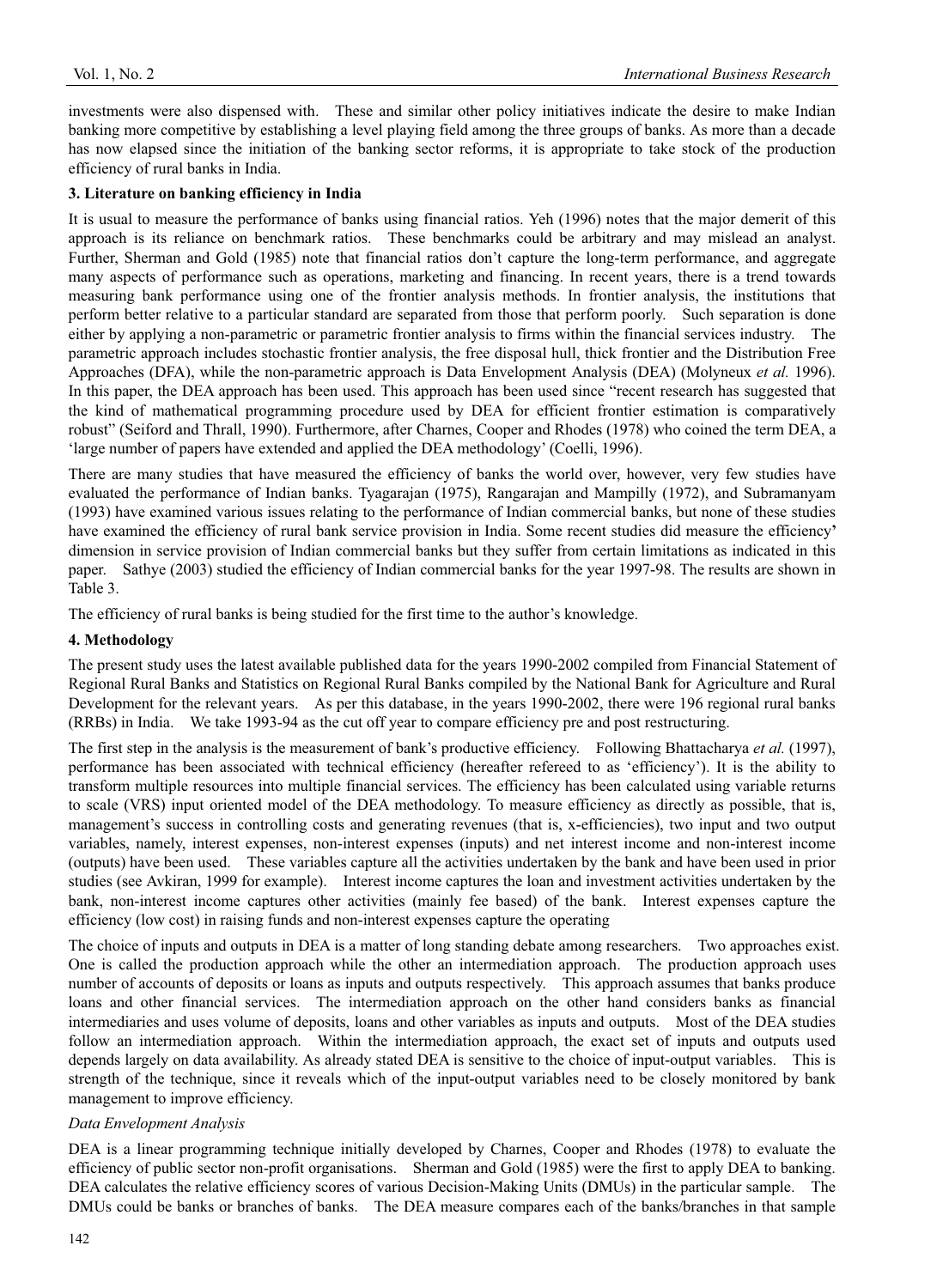with the best practice in the sample. It tells the user which of the DMUs in the sample are efficient and which are not. The ability of the DEA to identify possible peers or role models as well as simple efficiency scores gives it an edge over other methods. As an efficient frontier technique, DEA identifies the inefficiency in a particular DMU by comparing it to similar DMUs regarded as efficient, rather than trying to associate a DMU's performance with statistical averages that may not be applicable to that DMU.

Methodologically, the characteristics of DEA can be described through the original model developed by Charnes, Cooper and Rhodes. Consider N units (each is called a Decision Making Unit, DMU) that convert *I* inputs into *J* outputs, where *I* can be larger, equal or smaller than *J.* To measure efficiency of this converting process for a DMU, Charnes *et al.* propose the use of the maximum of a ratio of weighted outputs to weighted inputs for that unit, subject to the condition that the similar ratios for all other DMUs be less than or equal to one. That is,

$$
Max \, e^{0} = \frac{\sum_{j=1}^{J} u_{j}^{o} \, y_{j}^{o}}{\sum_{i=1}^{I} v_{i}^{o} \, x_{i}^{o}}
$$
 (1)

Subject to

$$
\sum_{j=1}^{J} u_j^o y_j^n
$$
\n
$$
\sum_{i=1}^{J} v_i^o x_i^n \le 1; \quad n = 1, \dots, N,
$$
\n
$$
v_i^o, u_j^o \ge 0; \quad i = 1, \dots, J; \quad j = 1, \dots, J.
$$

where  $y_j^n, x_j^n$  $y_j^n$ ,  $x_j^n$  are positive known outputs and inputs of the n<sup>th</sup> DMU and  $v_i^o$ ,  $u_j^o$  $v_i^o$ ,  $u_j^o$  are the variable weights to be determined by solving problem (1). The DMU being measured is indicated by the index 0, which is refereed to as the base DMU. The maximum of the objective function  $e^{\circ}$  given by problem (1) is the DEA efficiency score assigned to DMU  $^0$ . Since every DMU can be DMU  $^0$ , this optimisation problem is well-defined for every DMU. If the efficiency score  $e^{\circ}$  =1, DMU  $^{0}$ , satisfies the necessary condition to be DEA efficient; otherwise it is DEA inefficient.

It is difficult to solve problem (1) as stated, because the objective function is non-linear and fractional. Charnes *et al,* however, transformed the above nonlinear programming problem into a linear one as follows,

$$
Max \, h^o = \sum_{j=1}^J u^o_j \, y^o_j \tag{2}
$$

Subject to

$$
\sum_{i=1}^{I} v_i^o x_i^o = 1, \sum_{j=1}^{j} u_j^o y_j^o - \sum_{i=1}^{I} v_i^o x_i^o \le 0; \qquad n = 1, \dots, N,
$$
  

$$
v_i^o \ge \varepsilon, \qquad u_j^o \ge \varepsilon, \quad i = 1, \dots, I, \qquad j = 1, \dots, J.
$$

The variables defined in problem (2) are the same as those defined in problem (1). An arbitrarily small positive number,  $\epsilon$  is introduced in problem (2) to ensure that all of the known inputs and outputs have positive weight values and that the optimal objective function of the dual problem to problem (2) is not affected by the values assigned to the dual slack variables in computing the DEA efficiency score for each DMU. The condition  $h^{\circ}=1$  ensures that the base DMU<sup>o</sup> is DEA efficient; otherwise it is DEA inefficient, with respect to all other DMUs in the test. A complete DEA model involves the solution of *N* such problems, each for a base DMU, yielding *N* different ( $v_i^n$ ,  $u_j^n$ )  $v_i^n$ ,  $u_j^n$ ) weight sets. In each program, the constraints are held constant while the ratio to be maximized is changed.

DEA modelling allows the analyst to select inputs and outputs in accordance with a managerial focus. This is an advantage of DEA since it opens the door to what-if analysis. Furthermore, the technique works with variables of different units without the need for standardisation (e.g. dollars, number of transactions, or number of staff). Fried and Lovell (1994) have given a list of questions that DEA can help to answer.

However, DEA has some limitations. Those DMUs indicated as efficient are only efficient in relation to others in the sample. It may be possible for a unit *outside* the sample to achieve a higher efficiency than the best practice DMU in the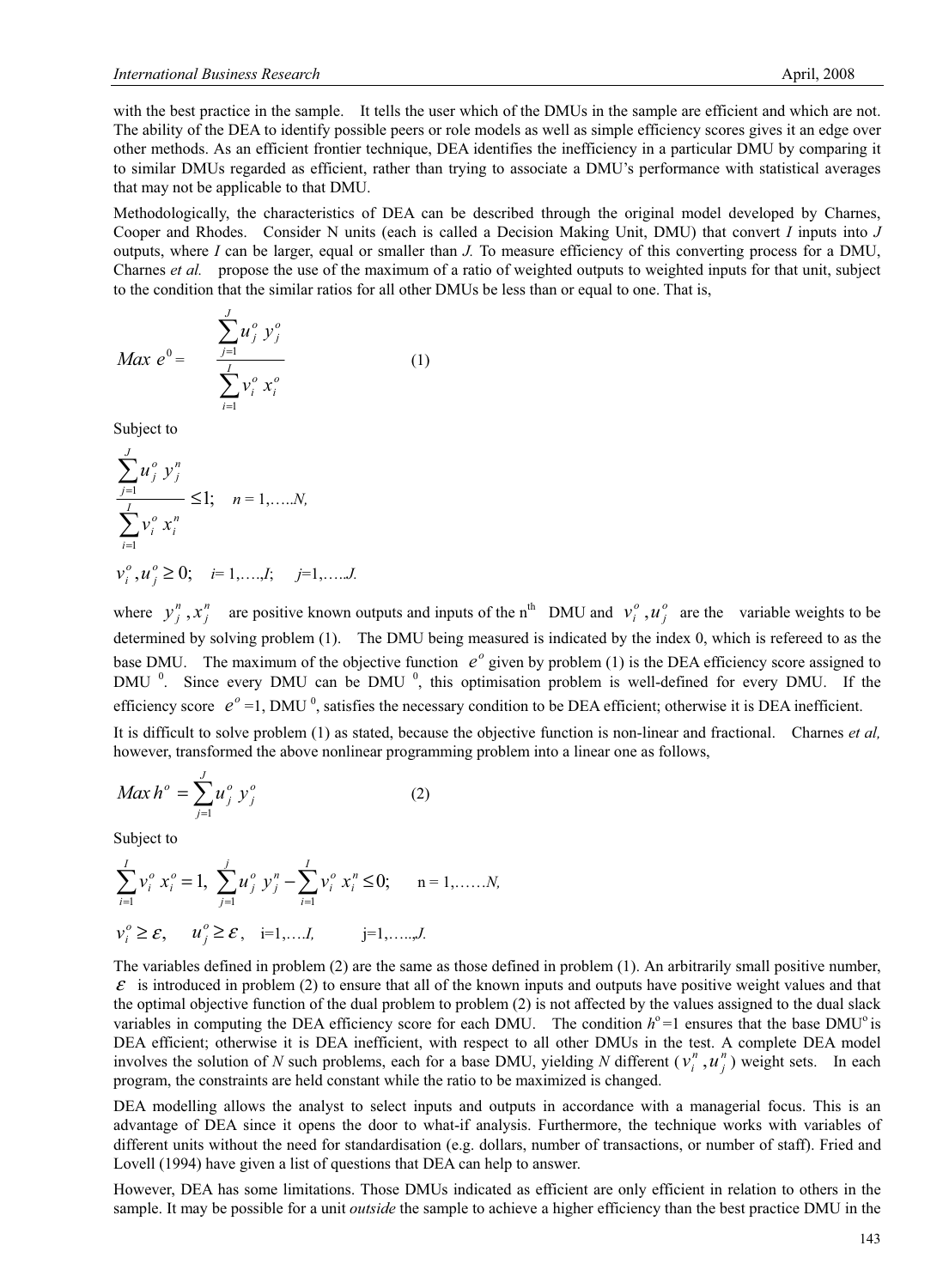sample. Knowing which efficient banks are most comparable to the inefficient banks enables the analyst to develop an understanding of the nature of inefficiencies and re-allocate scarce resources to improve productivity. This feature of DEA is clearly a useful decision-making tool in benchmarking. As a matter of sound managerial practice, profitability measures should be compared with DEA results and significant disagreements investigated. The DEA technique has been used in efficiency analysis of banks (rather than branches); some recent examples are Yue (1992), Berg *et al.* (1993), Favero and Papi (1995), Wheelock and Wilson (1995), Miller and Noulas (1996), Resti (1997) and Sathye (2001).

# **5. Results**

Tables 4 (a) and (b) present descriptive statistics of inputs and outputs used in the model:

Tables 4 (c) and (d) provide the descriptive statistics of RRB efficiency scores calculated for pre and post restructuring years. The mean efficiency score of the RRBs shows an increase in post-restructuring years as Table 4 (a) and Table 4 (b) demonstrate. The efficiency scores of each of the banks for each the years under study are also available on request from authors (not reported here as the Table will be unwieldy). The mean efficiency scores of each of the RRBs for each of the years under study are shown in Appendix 1.

Next we compare whether the post-restructuring efficiency is significantly different from the pre-restructuring efficiency of these banks in order to test the hypothesis whether restructuring helped in efficiency improvement. ANOVA test results are shown in Table 5.

The results from Tables 4 and 5 show that there is strong evidence that mean efficiency of the RRBs before introduction of restructuring significantly differs from the mean efficiency of the RRBs post restructuring. Both the standard ANOVA and the Welch adjusted ANOVA statistics are significant with probability values of zero.

We conclude that restructuring has in fact considerably improved efficiency of the RRBs and that the government may like to continue with the policy.

The scores computed need some explanation. As already stated DEA is a flexible technique and produces efficiency scores that are different when alternative sets of inputs and outputs are used. Though the comparison of efficiency scores of RRBs with those of the commercial banks may not be appropriate since the latter have a presence nation wide and also in metropolitan and urban areas and not necessarily in rural areas, these are quoted here as have been estimated in other studies (see Table 3 above). However, these are available for only one year 1997-98. The mean efficiency of 196 RRBs in the year 1997-98 was 0.60. The RRBs were on average less efficient than commercial banks in the year 1997-98. This need not come as a surprise since these institutions suffer from many disadvantages as compared to commercial banks as already indicated in this paper. The redeeming feature is that these institutions have shown improved performance in recent years and restructuring measures seem to have a positive impact on the working in these institutions - an important arm of the Indian rural credit delivery set up. The GOI may like to consider the merger of these banks to bring about scale efficiency improvements. Bigger size banks would be able to afford new technologies and would also be able to thereby improve technical efficiency. Sardesai Committee (2005) also supports merger of these banks. The Sardesai committee held that 'to improve the operational viability of RRBs and take advantage of the economies of scale, the route of merger/amalgamation of RRBs may be considered taking into account the views of the various stakeholders' (Misra, 2006, p. 94).

# **6. Conclusion**

Using published data, we calculated the production efficiency score of regional rural banks in India for the years 1990 to 2002. The scores were calculated using the non-parametric technique of Data Envelopment Analysis. As a major restructuring of these banks occurred in the year 1993-94, the mean efficiency scores of pre-restructuring and post restructuring years were compared using ANOVA to test whether restructuring has resulted in improving efficiency of these banks. The study shows that the mean efficiency score of RRBs has shown a significant increase. This study recommends that the existing policy of bringing down non-performing assets as well as curtailing the establishment expenditure through voluntary retirement scheme for bank staff and rationalization of rural branches are steps in the right direction that could help these banks improve efficiency further over a period of time. The findings may be of use to rural banking institutions and policy makers in developing countries and to academics researchers in the area of banking efficiency.

#### **References**

Aly, A. I., Seiford, L. M. 1993. The mathematical programming approach to efficiency analysis in: Fried, H. O., Lovell, C. A. K., Schmidt, S. S., (Eds) *The measurement of Productive Efficiency; Techniques and Applications*, Oxford University Press, U K, 120-159.

Avkiran, N. K. 1999. The evidence of efficiency gains: The role of mergers and the benefits to the public. *Journal of Banking and Finance* 23, 991-1013.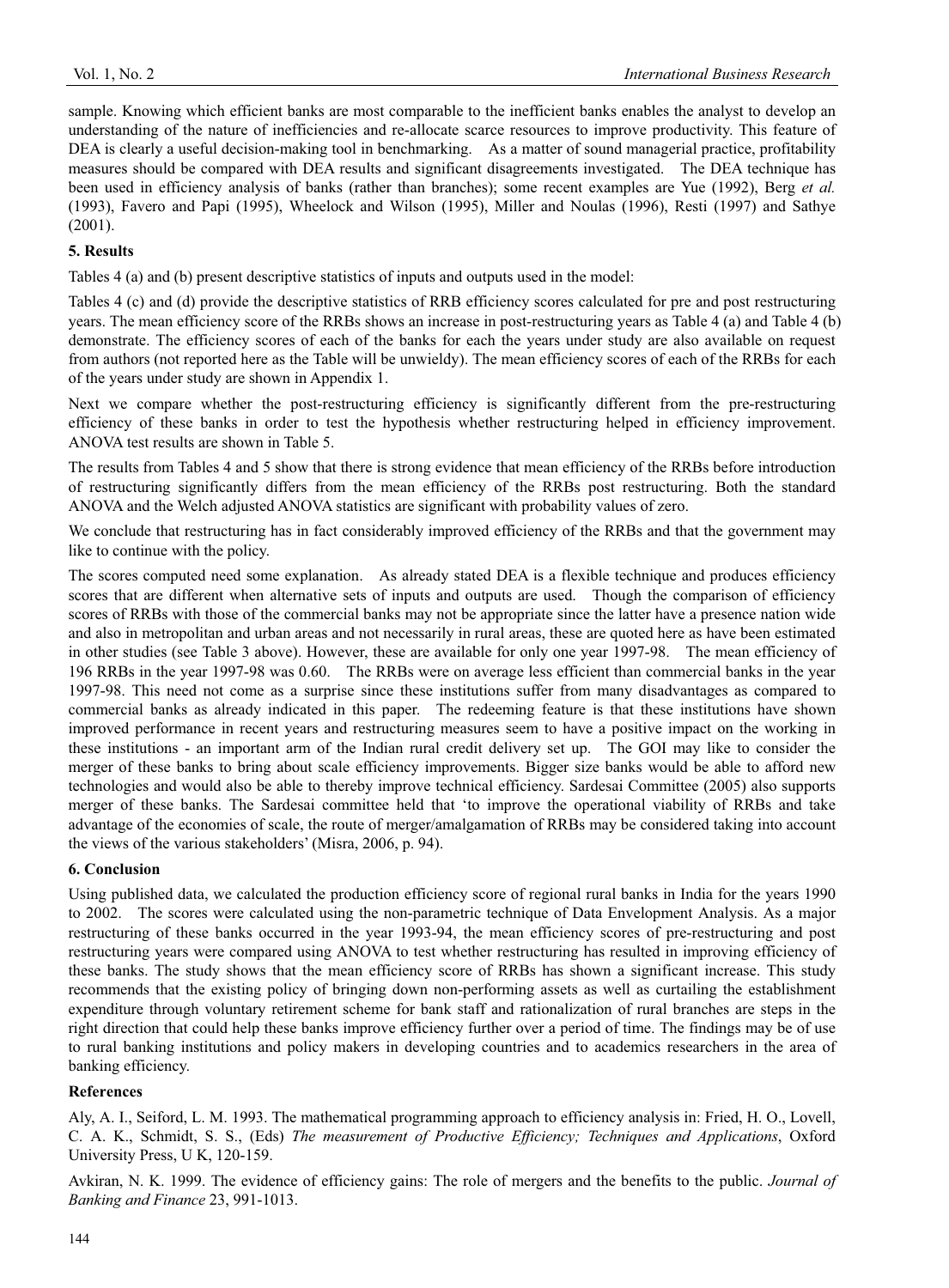Banker, R. D., Charnes, A., Cooper, W. W., Swarts, J., Thomas, D. A. 1989. An introduction to Data Envelopment Analysis with some of its models and their uses, in Chan, J. L., Patton J. M. (Eds.) *Research in Governmental and Non Profit Aaccounting*, Vol. 5. Jai Press, Greenwich CN, 125-63.

Bauer, P. W. 1990. Recent developments in the econometric estimation of frontiers. *Journal of Econometrics* 46, 39-56.

Berg, S. A. Forsund, F. R., Hjalmarsson, L. and Souminen, M. 1993. "Banking efficiency in Nordic countries", *Journal of Banking and Finance*, Vol. 17, 371-88.

Berger, A. N., Humphrey, D.B. 1997. "Efficiency of financial institutions: International survey and directions for future research", *European Journal of Operations Research* (Special Issue) http://papers.ssrn.com/paper.taf? ABSTRACT\_ID=2140

Bery, S. 1996. "India: Commercial Bank Reform" in *Financial Sector Reforms, Economic Growth and Stability: Experiences in Selected Asian and Latin American Countries* (Ed) Faruqi, Shakil. EDI Seminar Series, The World Bank, Washington, D. C.

Bhattacharya, A., Lovell, C.A.K., and Sahay, P. 1997. "The impact of liberalization on the productive efficiency of Indian commercial banks", *European Journal of Operational Research*, 98, 332-345.

Bhatt, N and Y.S. P Thorat. 2001. India's Rural Banks: The institutional dimension of reforms, *Journal of Microfinance*, v3 (1).

Charnes, A., Cooper, W.W., Rhodes, E. 1978. Measuring efficiency of decision making units. *European Journal of Operations Research* 2, 429-44.

Chatterjee, G. 1997. " Scale Economies in Banking: Indian Experience in Deregulated Era", *RBI Occasional Papers*, Vol. 18 No. 1, 25-59.

Coelli, T. 1996. A Guide to DEAP Version 2.1, A Data Envelopment Analysis (Computer) Program. CEPA Working Paper 96/08.

Ellinger, P. (1994) Potential Gains from Efficiency Analysis of Agricultural Banks *American Journal of Agricultural Economics*, 76 (3) pp. 652-654.

Favero, C. A. and Papi, L. 1995. "Technical efficiency and scale efficiency in the Italian banking sector: a non-parametric approach"m, *Applied Economics*, Vol. 27 No. 4, 385-95.

Fried, H. O., Lovell, C. A. K. 1994. Measuring efficiency and evaluating performance. quoted in Data Envelopment Analysis: A technique for measuring the efficiency of government service delivery. Steering Committee for the Review of Commonwealth/state Service Provision. 1997. AGPS, Canberra.

Government of India, Report of the Committee on Rural Banks, (Chairman - M Narsimham), New Delhi, 1975

Gupta, R. V. (1998). *Report of the High-level Committee on Agricultural Credit Through Commercial Banks*. Reserve Bank of India. Mumbai.

IBA (Indian Banks' Association). 1999. *Performance Highlights of Banks*, 1997-98, Indian Banks Association, Mumbai.

Khanna A. 1995. 'South Asian Financial Sector Development' in *Financial Sector Development in Asia*, (Ed.) S. N. Zahid, Oxford University Press, Oxford.

[Loksabha] Parliament of India (2004) Motion for consideration of 'The Regional Rural Banks (Amendment) Bill, 2004.

http://164.100.24.208/debate14/debtext.asp?slno=2312&ser=&smode=

Mester, L. J. 1996. " A study of bank efficiency taking into account risk preferences", *Journal of Banking and Finance*, Vol.20 No. 6, 1025-45.

Misra, B. (2006) The Performance of Regional Rural Banks (RRBs) in India:Has Past

Anything to Suggest for Future? *Reserve Bank of India Occasional Papers,* 27 (1), Reserve Bank of India, Mumbai.

Miller, S. M. and Noulas, A. G. 1996. "The technical efficiency of large bank production", *Journal of Banking and Finance*, Vol. 20 No. 3, 495-509.

Molyneux, P., Altunbas, Y., Gardener, E. 1996. Efficiency in European Banking. John Wiley Chichester 198.

Rangarajan, C. 1995. 'Inaugural address at the 18<sup>th</sup> Bank Economists' conference', Reserve Bank of India Bulletin, December, XLIX (12), Reserve Bank of India, Mumbai.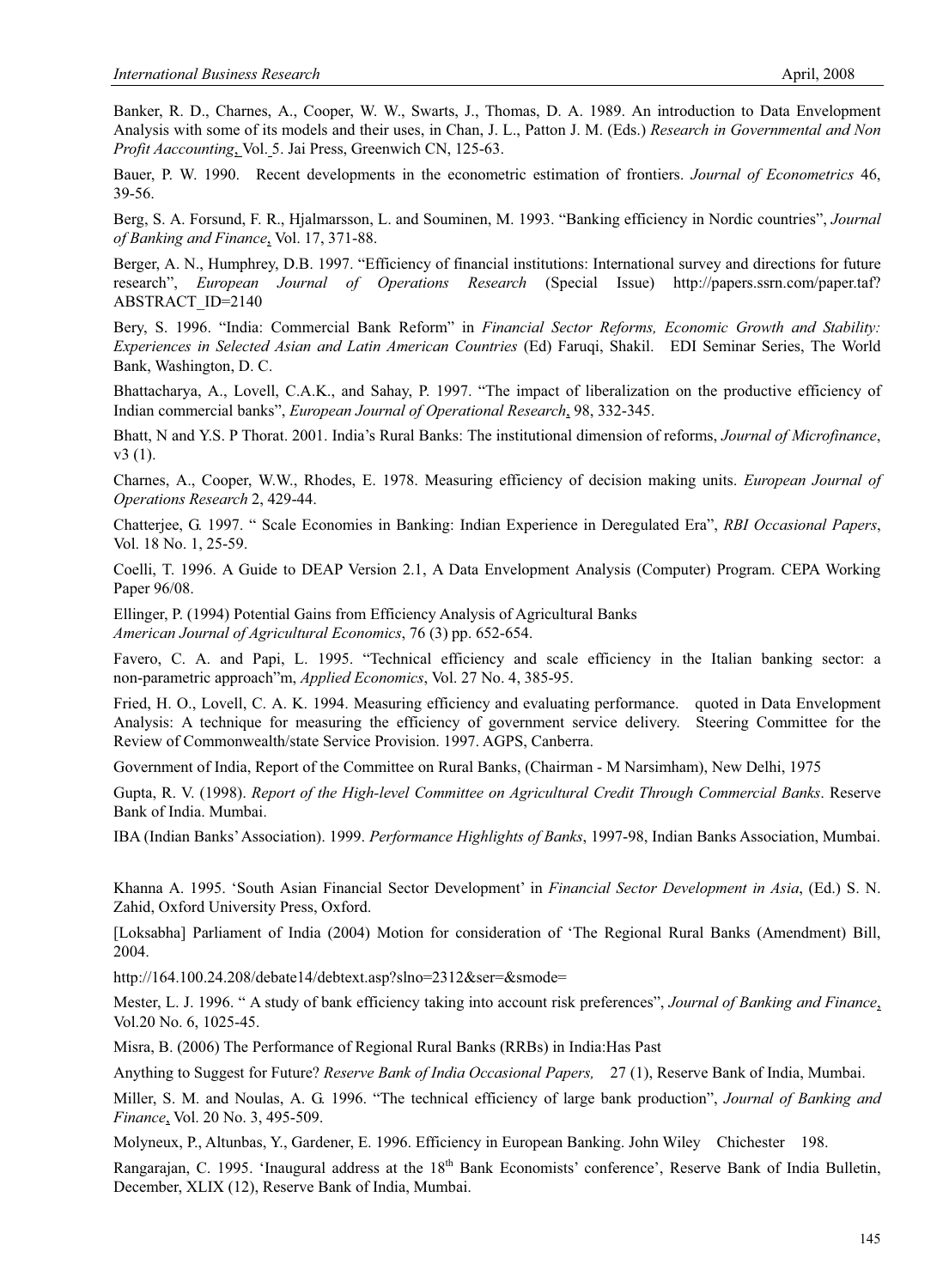Rangarajan, C., and Mampilly, P. 1972. "Economies of scale in Indian banking", in: Technical Studies for Banking Commission Report, Reserve bank of India, Mumbai, 244-268.

Reserve Bank of India. (1997). Report of the expert group on regional rural banks. Reserve Bank of India. New Delhi.

Reserve Bank of India. (2004) Major recommendations of various committees /working groups on Regional Rural Banks.

Available at http://rbidocs.rbi.org.in/rdocs/content/PDFs/78971.pdf accessed on 8 Nov. 2007.

Resti, A. 1997. "Evaluating the cost-efficiency of the Italian banking system:what can be learned from the joint application of parametric and non-parametric techniques', *Journal of Banking and Finance*, Vol. 21 No. 2, 221-50.

Narasimhan Committee. 1991. *Report of the Committee on the Financial System*, Government of India.

RTPB, (Report on Trend and Progress of Banking in India 1995-96), *Reserve Bank of India Bulletin*, March 1997. 34-35.

Saha. A, and T. S. Ravishankar. 2000. Rating of Indian Commercial banks: A DEA approach, *European Journal of Operations Research*, 124, 187-203.

Sathye, M. 1997. *'Lending Costs, Margins and Financial Viability of Rural Lending Institutions in South Korea'* Spellbound Publications, Rohtak, India.

Sathye, M. 2001. "X-efficiency in Australian banking: an empirical investigation", *Journal of Banking and Finance*, 25, 613-630.

Second Narasimhan Committee. 1997. Committee on Banking Sector Reform, *Gazette of India-Extraordinary Notification*, Part II, Sec 3 (ii), Ministry of Finance, Government of India.

Seiford, L.M., Thrall, R. M. 1990. Recent developments in DEA. The mathematical programming approach to frontier analysis. *Journal of Econometrics* 46, 7-38.

Sherman, H. D. and F. Gold. 1985. Bank Branch Operating Efficiency: Evaluation with Data Envelopment Analysis, *Journal of Banking and Finance*, Vol. 9, #2, 297-315.

Subrahmanyam, G. 1993. "Productivity growth in India's public sector banks: 1979-89", *Journal of Quantitative Economics*, 9, 209-223.

Thakur, S. 1990. Two Decades of Indian Banking: The Service Sector Scenario, Chanakya Publications, Delhi.

Tyagarajan, M. 1975. "Expansion of commercial banking. An assessment", *Economic and Political Weekly* 10, 1819-1824.

Yeh, Q. 1996. "The Application of Data Envelopment Analysis in Conjunction with Financial Ratios for Bank Performance Evaluation', *Journal of Operational Research Society*, Vol. 47, 980-988.

Yue, P. 1992. Data Envelopment Analysis and Commercial bank performance with Applications to Missourie Banks, *Federal Reserve Bank of St Louis Economic Review*, January/February, 31-45.

Wheelock, D. C. and Wilson, P. W. 1995. " Evaluating the efficiency of commercial banks: does our view of what banks do matter?" Review: Federal Reserve Bank of St Louis, July/August, 39-52.

# **Notes**

Note 1. Readers interested in the details of the various frontier measurement techniques are encouraged to consult the works of Banker, Charnes, Cooper, Swarts and Thomas (1989), Bauer (1990), and Seiford and Thrall (1990), Aly and Seiford (1993) etc. There are a number of software options for running DEA. This study uses the software (DEAP) developed by Coelli (1996) to calculate the efficiency scores.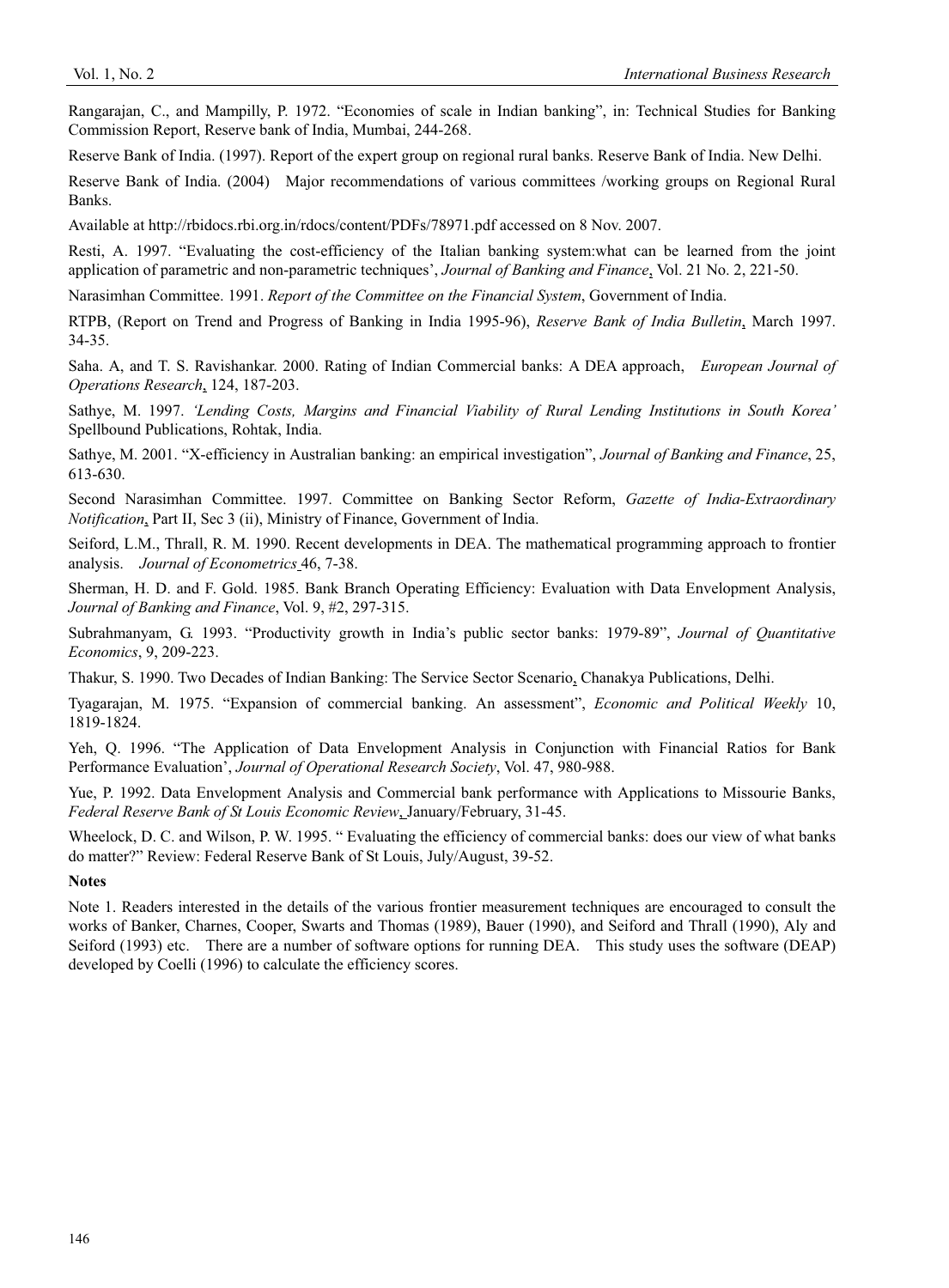Attachment 1. Mean efficiency scores of Regional Rural Banks the years 1990-2002

|      | <b>CRS</b> | <b>VRS</b> | Scale |
|------|------------|------------|-------|
| 1990 | 0734       | 0.753      | 0.976 |
| 1991 | 0.677      | 0.734      | 0.921 |
| 1992 | 0.724      | 0.737      | 0.984 |
| 1993 | 0.666      | 0.691      | 0.963 |
| 1994 | 0.604      | 0.662      | 0.914 |
| 1995 | 0.653      | 0.675      | 0.966 |
| 1996 | 0.587      | 0.612      | 0.955 |
| 1997 | 0.479      | 0.553      | 0.870 |
| 1998 | 0.604      | 0.635      | 0.948 |
| 1999 | 0.680      | 0.713      | 0.958 |
| 2000 | 0.632      | 0.678      | 0.938 |
| 2001 | 0.731      | 0.763      | 0.962 |
| 2002 | 0.726      | 0.755      | 0.963 |

Table 1. Number of Branches of Banks in rural India (As on June 30)

|                                           | 1990  | 1995  | 2000  | 2004   |
|-------------------------------------------|-------|-------|-------|--------|
| Commercial banks                          | 20348 | 18495 | 18472 | 18002  |
| District<br>Central<br>Co-operative Banks | 10585 | 11653 | 12407 | 12547* |
| Regional Rural banks                      | 14443 | 14509 | 14301 | 14433  |

Source: Reserve Bank of India, Report on Trend and Progress of Banking in India, and Statistical Tables relating to banks in India (various years) \* for 2003.

Table 2. Key banking indicators of RRBs

| Year | Number | <b>Branches</b> | Deposits (Rs. Billion) | Advances (Rs. Billion) |
|------|--------|-----------------|------------------------|------------------------|
| 1990 | 196    | 14443           | 41.51                  | 35.54                  |
| 1995 | 196    | 14509           | 111.50                 | 62.91                  |
| 2000 | 196    | 14301           | 322.04                 | 131.84                 |
| 2003 | 196    | 14433           | 500.98                 | 221.58                 |
| 2004 | 96ء    | 14446           | 563.50                 | 261.14                 |

(Source: Table 2. National Bank for Agriculture and Rural Development, 2004, *Regional Rural Banks Key Statistics,* National Bank for Agriculture and Rural Development. Mumbai. Table 2 (b) and (c): calculated by the authors).

Table 3. Efficiency scores of commercial banks 1997-98

|                | N  | Mean |
|----------------|----|------|
| Public sector  | 27 | 0.89 |
| Private sector | 33 | 0.78 |
| Foreign banks  | 34 | 0.84 |
| All banks      | 94 | 0.83 |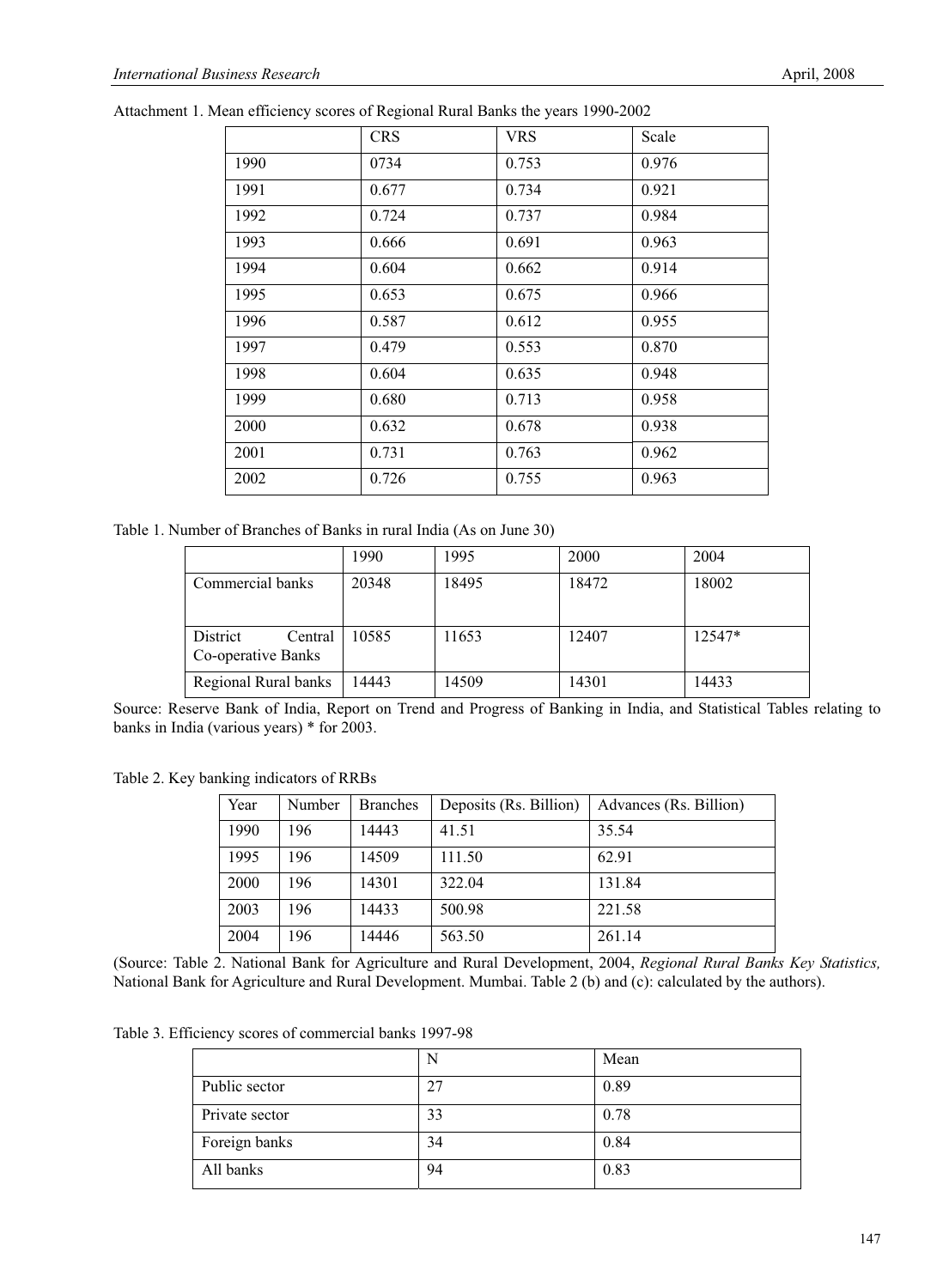| Int.            |          | Non-int         |          | Int.            |         | Non-int         |         |
|-----------------|----------|-----------------|----------|-----------------|---------|-----------------|---------|
| Income          |          | Income          |          | expenses        |         | Exp             |         |
| Mean            | 412.292  | Mean            | 11.167   | Mean            | 238.270 | Mean            | 211.462 |
| Median          | 230.4    | Median          | 5.22     | Median          | 166.33  | Median          | 153.985 |
| Mode            | 12.14    | Mode            | 0.9      | Mode            | 10.52   | Mode            | 95.53   |
| Standard        |          | Standard        |          | Standard        |         | Standard        |         |
| Deviation       | 959.404  | Deviation       | 24.133   | Deviation       | 238.638 | Deviation       | 198.069 |
| Kurtosis        | 474.427  | Kurtosis        | 110.028  | Kurtosis        | 9.325   | Kurtosis        | 15.251  |
| <b>Skewness</b> | 19.516   | <b>Skewness</b> | 8.593    | <b>Skewness</b> | 2.469   | <b>Skewness</b> | 2.971   |
| Range           | 24078.83 | Range           | 419.36   | Range           | 2100.99 | Range           | 2016.56 |
| Minimum         | 2.56     | Minimum         | $-21.56$ | Minimum         | 2.54    | Minimum         | 4.49    |
| Maximum         | 24081.39 | Maximum         | 397.8    | Maximum         | 2103.53 | Maximum         | 2021.05 |
| Count           | 784      | Count           | 784      | Count           | 784     | Count           | 784     |

Table 4 (a) . Descriptive Statistics of inputs and outputs used in the model: Pre-restructuring years

Table 4 (b) . Descriptive Statistics of inputs and outputs used in the model: Post-restructuring years

|                 |          | Non-int         |         | Int.             |         | Non-int         |          |
|-----------------|----------|-----------------|---------|------------------|---------|-----------------|----------|
| Int. Income     |          | Income          |         | expenses         |         | Exp             |          |
| Mean            | 1420.949 | Mean            | 83.311  | Mean             | 960.568 | Mean            | 731.0356 |
| Median          | 939.105  | Median          | 38.875  | Median           | 683.825 | Median          | 454.67   |
| Mode            | 414.18   | Mode            | 46.08   | Mode             | 103.04  | Mode            | 584.7    |
| Standard        | 1507.261 | Standard        | 143.404 | Standard         | 921.232 | Standard        | 957.940  |
| Deviation       |          | Deviation       |         | <b>Deviation</b> |         | Deviation       |          |
| Kurtosis        | 8.638    | Kurtosis        | 67.150  | Kurtosis         | 6.586   | Kurtosis        | 22.285   |
| <b>Skewness</b> | 2.470    | <b>Skewness</b> | 6.355   | <b>Skewness</b>  | 2.208   | <b>Skewness</b> | 4.148    |
| Range           | 12448.27 | Range           | 2361.68 | Range            | 6862.88 | Range           | 9061.09  |
| Minimum         | 17.64    | Minimum         | 0.06    | Minimum          | 15.06   | Minimum         | -357.37  |
| Maximum         | 12465.91 | Maximum         | 2361.74 | Maximum          | 6877.94 | Maximum         | 8703.72  |
| Count           | 1764     | Count           | 1764    | Count            | 1764    | Count           | 1764     |

Table 4 (c) . Descriptive statistics of RRB efficiency: Pre-restructuring years

|                     | <b>CRS</b> | <b>VRS</b> | Scale    |
|---------------------|------------|------------|----------|
| Mean                | 0.455      | 0.521      | 0.814    |
| Median              | 0.499      | 0.5665     | 0.920    |
| Maximum             |            |            |          |
| Minimum             | 0.005      | 0.036      | 0.022    |
| Std. Dev.           | 0.302      | 0.290      | 0.228    |
| <b>Skewness</b>     | 0.104      | 0.007      | $-1.392$ |
| Kurtosis            | 1.628      | 1.661      | 4.152    |
| <b>Observations</b> | 784        | 784        | 784      |